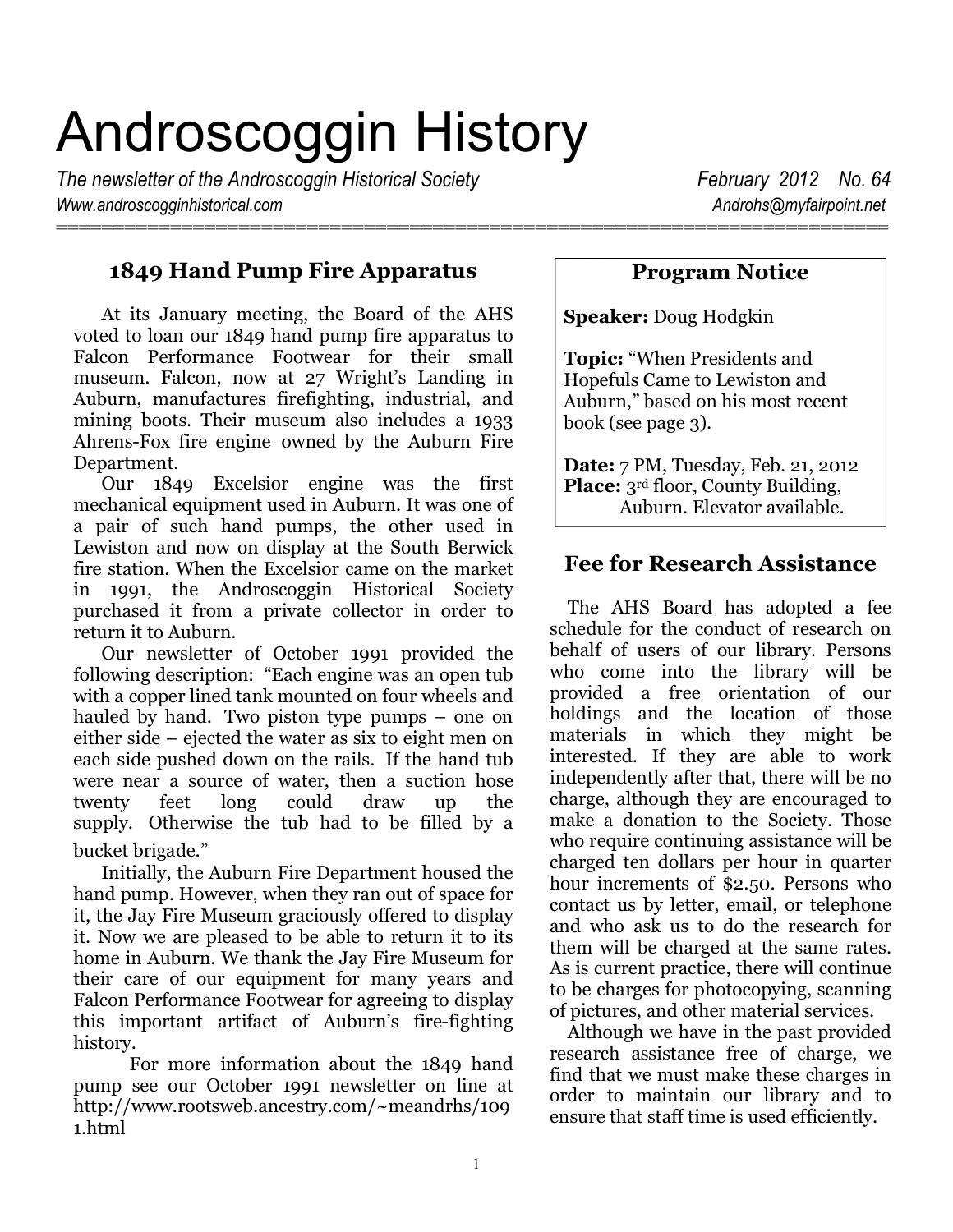## **Philip M. and Deborah H. Isaacson House on National Register**

Date listed: 11/18/2011

Criteria C: Architecture F. Frederick Bruck, architect Local significance

"Located in a quiet residential neighborhood in Lewiston, Maine the Philip M. and Deborah N. Isaacson House [2 Benson Street] is often mistaken for a private tennis court or enclosed swimming pool. The facade of the home, elevated on a level terrace, presents to the street a wall of vertical redwood siding, broken only at the corners by elongated frosted-glass panels and in the middle by an open portal with a white wooden frame. This structure, one of two high walls surrounding front and rear courtyards, is both an integral part of the house and a method of providing privacy for the occupants of the glass-walled International Style House at the core. Designed in 1960 by the Cambridge-based architect F. Frederick Bruck, the Isaacson House is essentially unchanged since it's completion, and retains an extraordinary integrity of design, materials, workmanship, location, association, setting and feeling. Within Maine, this is one of a very few International-style houses designed for year-round residency and possibly the only example located in an urban residential neighborhood. In addition, is it [sic] the only known International Style court-yard house in the state at this time. The Isaacson House was listed in National Register of Historic Places at the local level for its architectural significance as a building that possesses the distinctive characteristics of a very modern house integrated into a traditional setting."

http://www.maine.gov/tools/whatsnew/index.php?to pic=mhpc\_recent\_listings&id=321769&v=article

#### **LCD Projector**

 The late Gordon Windle, a former president of the Androscoggin Historical Society, left a bequest to the Society. Part of it now has been used to purchase a much-needed LCD projector that enables us to project PowerPoint presentations and other digital material on a large screen. Most of the presenters of our programs expect to be able to project material for the audience to view. Gordon reveled in the knowledge of local history provided by our lectures.

#### **DOWN WITH CROQUET!**

#### **When They Play It on Sunday—A Valiant Auburn Officer Draws a Revolver on Participants in the Pernicious Sunday Sport**

 John W. Robbins, the special police officer for Sunday duty at New Auburn, recently appointed by Mayor Savage, scored a point, yesterday, by stopping a rather largely attended game of croquet in the field just above the Barker Mill.

 Games of croquet have been played here often on Sundays of late, and the officer decided to stop the practice if he could. He learned from several authentic sources about where the croquet grounds were to be picthed, [sic] yesterday, and after waiting till the day was well advanced, he made a careful approach and was rewarded by getting well up to the crowd before being noticed. There were eight of them—five men and three boys.

 The advent of the officer was a big surprise to the Sabbath breakers. The first thing they did was to grab for the croquet set, thinking to gather it in and make good their escape. The police officer, however, finding that the men he had been looking for were making too hasty a departure, pulled his revolver from his pocket and pointing it at one of them commanded him to halt. The effect was marvelous. Every man of the party stopped and the officer found himself master of the situation. Every man dropped whatever part of the croquet set he chanced to have. The man at whom the revolver was pointed was badly frightened and cried piteously for mercy, while his companions were in about the same state of fear. The officer gathered up the croquet set in a bag and took it to the lockup. He has the names of the men, but probably will not arrest them unless they again violate the law.

 The next thing Mr. Robbins will try to stop will be the practice of boys who go in bathing Sundays, just above the Barker Mill. He has a lot of their names and only awaits the opportunity of apprehending them, to be dealt with by the judge of the municipal court.

Reproduced from *The Lewiston Evening Journal*, May 26, 1890.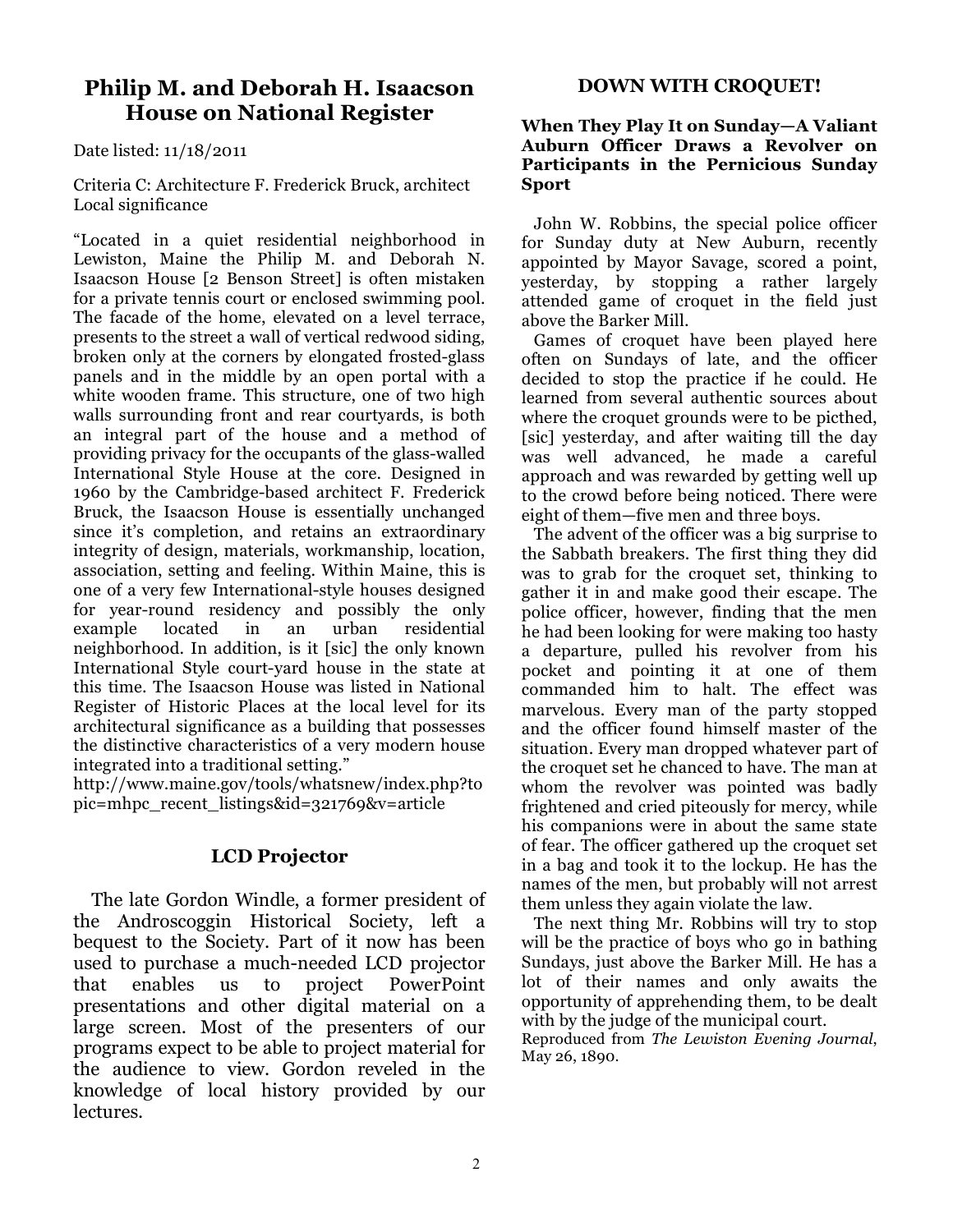## **Marguerite Stapleton,** *St. Mary's Health System: A Ministry of Healing, A Lifetime of Caring.* **Lewiston, Me.: St. Mary's Health System, 2011.**

 Stapleton's text provides a summary account of the history of a major healthcare institution in Lewiston, Maine. She was vice president of Mission Effectiveness for St. Mary's Health System.

 Beginning with a biography of Marguerite d'Youville and the founding of St. Mary's Hospital in 1888, we learn of major developments and expansions of facilities in local healthcare.

 The story includes associated institutions of St. Mary's School of Nursing, the Healy Asylum orphanage for boys and the Marcotte Home, constructed with one wing for elders and one wing known as St. Joseph's Orphanage for girls. In recent years, the hospital has expanded into the community with the Bates Street Health Center, a Food Pantry, the Nutrition Center of Maine, Lots to Gardens, and a Neighborhood Housing Initiative.

 Annette Bourque, the hospital's marketing designer, contributed her substantial talents to design both the cover and the interior matter. The book is profusely illustrated, mostly from the Sisters of Charity of Saint-Hyacinthe Archives. The result is delightful and visually pleasing.

 Although she recognizes that this is not a definitive history, Stapleton has provided a handy outline that recognizes the work of the Sisters of Charity. The book is available at the St. Mary's Hospital Gift Shop for \$18.90.

*Maine Mothers Who Murdered, 1875 to 1925 – Doing Time in the State Prison* by local author Annette Vance Dorey is out in time for Women's History Month. The book reveals the untold stories of over thirty mothers ― their disturbing murderous acts, their desperate situations and dilemmas, family life, vivid trial accounts, and biographical sketches of their judges and attorneys. The book has over 320 pages, nearly 100 historic illustrations and 25 data tables.





## **Douglas I. Hodgkin.** *When Presidents and Hopefuls Came to Town***. Lewiston, Me.: Published by the author, 2012.**

 Hodgkin has published a work that compiles the history of the visits to Lewiston and Auburn, Maine, of incumbent, future, and past Presidents of the United States, as well as candidates for the office. This includes visits of incumbents Johnson and the elder Bush, future presidents such as Garfield and Kennedy, and former presidents such as Teddy Roosevelt and Jimmy Carter. A final chapter includes a selection of future party nominees and first ladies. More than seventy visits are described.

 Growth of these communities, developments in transportation technology, election calendars, and changes in campaigning and conceptions of the presidency combined to bring presidents and aspirants to the office to these relatively small cities.

 There are several photos, mostly from newspaper accounts at the time. Bibliographic material enables the reader to follow up for more detail.

 The book is available for \$10.00 at Percy's Burrow in Auburn Mall, Bates College Bookstore, and AHS.

| \$25                        | Robert & Jacqueline      |  |
|-----------------------------|--------------------------|--|
|                             | Laskoff                  |  |
|                             | \$100 Benjamin & Barbara |  |
|                             | Lounsbury                |  |
|                             | \$100 Hall's Gravel &    |  |
|                             | Development Corp         |  |
| Thank you for your support! |                          |  |
|                             |                          |  |

**Recent Cash Donations**